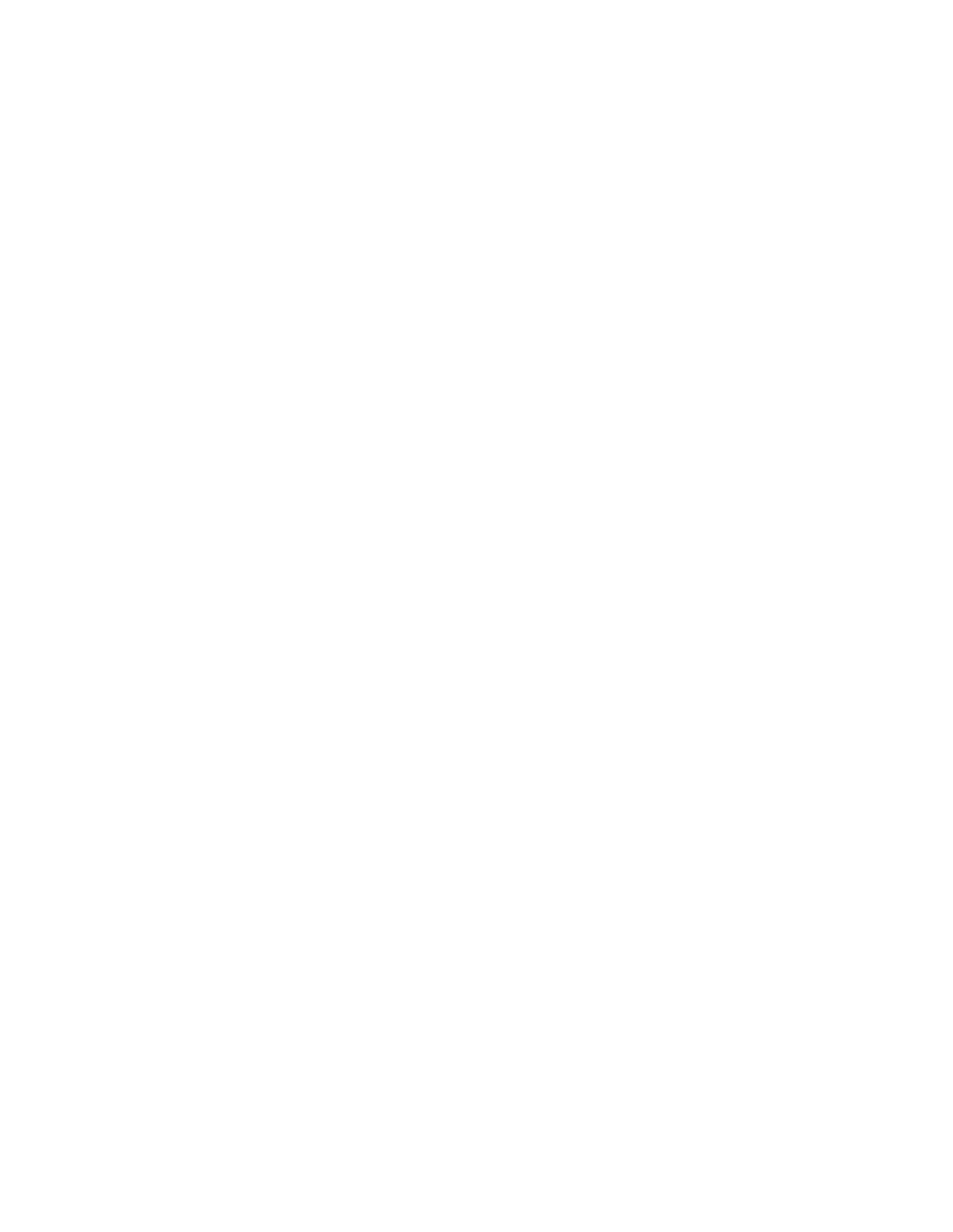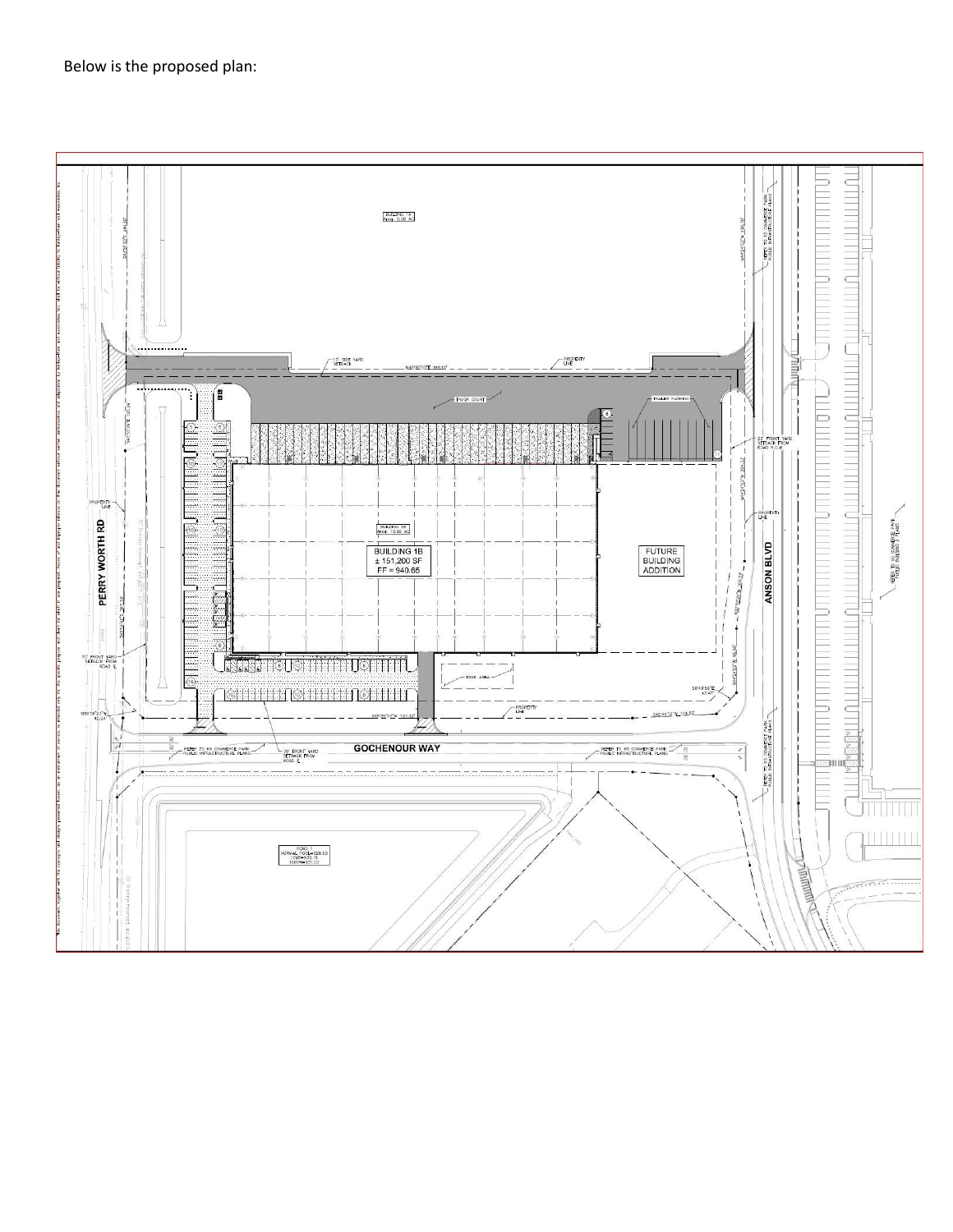Below are the proposed elevation drawings: